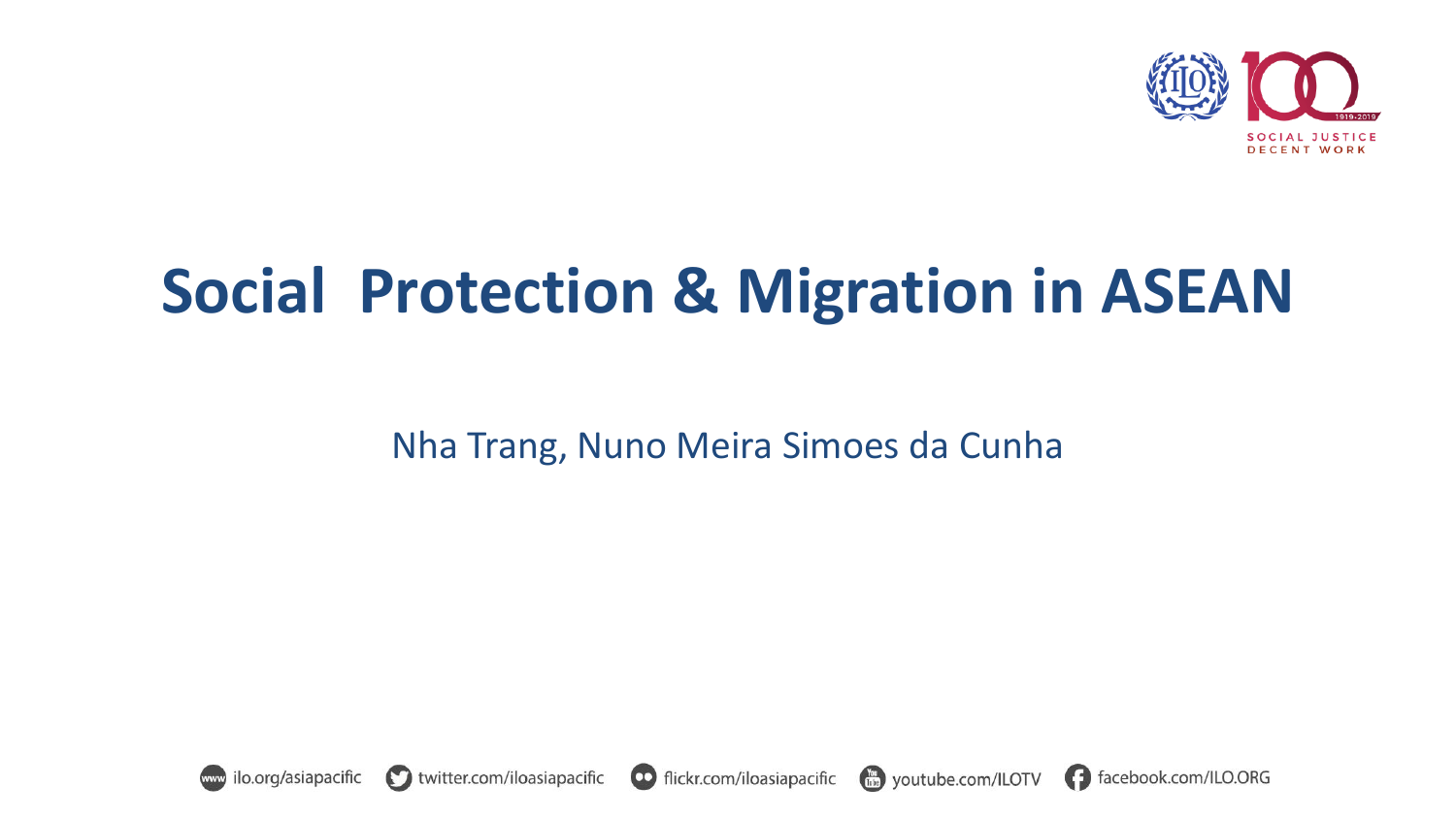#### **INTRODUCTION**

Despite considerable economic impact of labour migration, social protection for migrant workers is generally weak, partly as a result of weak provisions in national systems, and also in absence of bilateral arrangements.

Need to adopt streamlined responses across ASEAN, requiring coordination of immigration, labour and social security legal and policy frameworks and administrative practice.

#### Report commissioned by the ILO Regional Office for Asia and the Pacific.

- •Focus is on intra-ASEAN migrant workers
- •Provides an overview of the topic, with particular reference to relevant developments, challenges, and prospects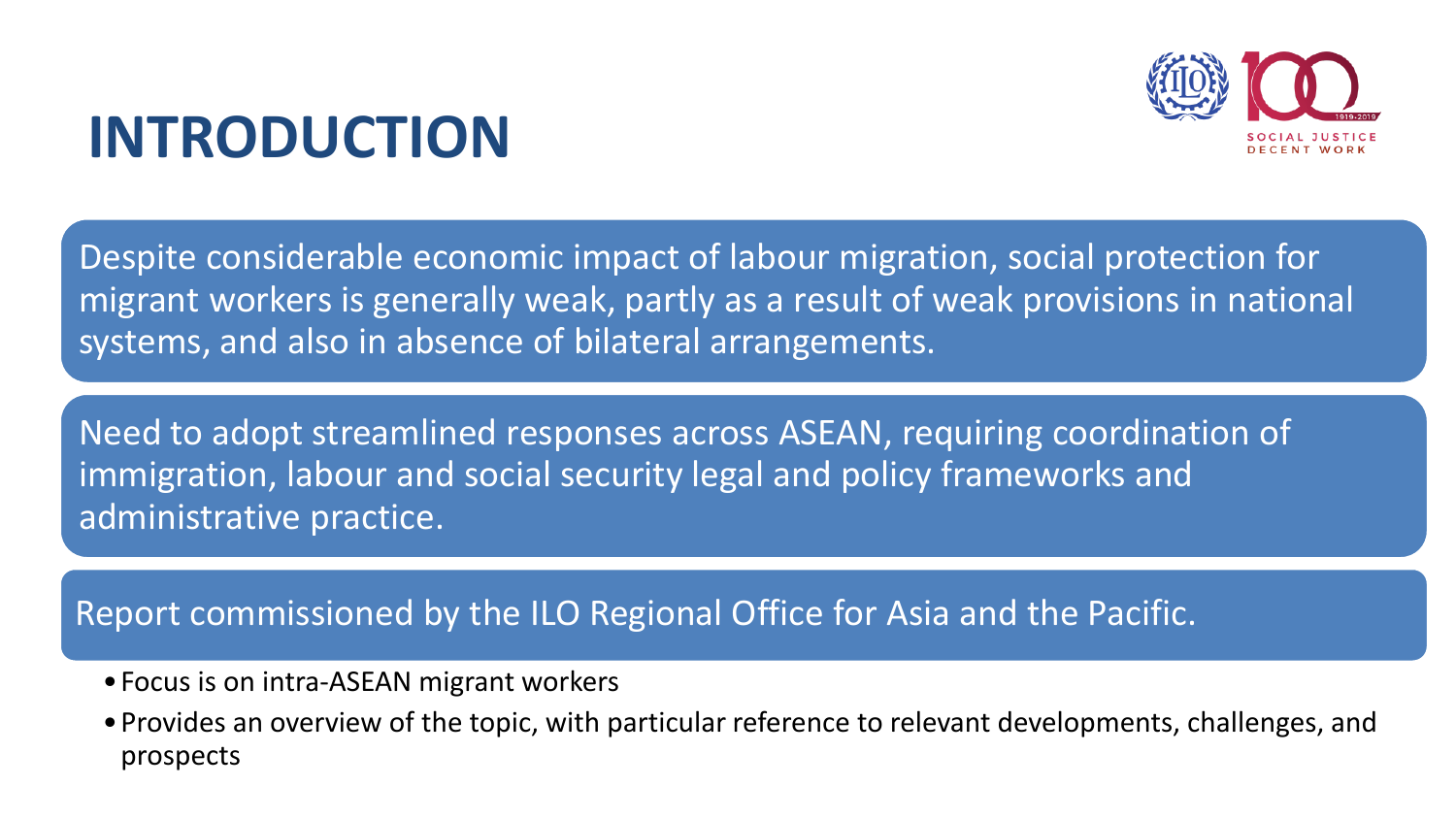#### **Outflows from selected Asian countries**



|                    | 2007 | 2010    | 2015    | 2016    | $2015/16$ %<br>change |
|--------------------|------|---------|---------|---------|-----------------------|
| <b>Philippines</b> | 716  | 1 1 2 4 | 1 4 3 8 | $1328*$ | $-8\%*$               |
| <b>Pakistan</b>    | 282  | 358     | 947     | 839     | $-11%$                |
| <b>Bangladesh</b>  | 820  | 391     | 556     | 788     | 42%                   |
| <b>India</b>       | 809  | 641     | 781     | 521     | $-33%$                |
| <b>PRC</b>         | 372  | 411     | 530     | 494     | $-7%$                 |
| <b>Nepal</b>       | 205  | 294     | 500     | 419     | $-16%$                |
| <b>Sri Lanka</b>   | 218  | 268     | 263     | 243     | $-8%$                 |
| <b>Indonesia</b>   | 690  | 567     | 276     | 235     | $-15%$                |
| <b>Viet Nam</b>    | 64   | 86      | 116     | 126     | 9%                    |

Note: PRC = People's Republic of China.

\* Philippines estimates are based on the change in stock 2015/2016 applied to 2015 flows. Source: ADBI-OECD-ILO, 2018.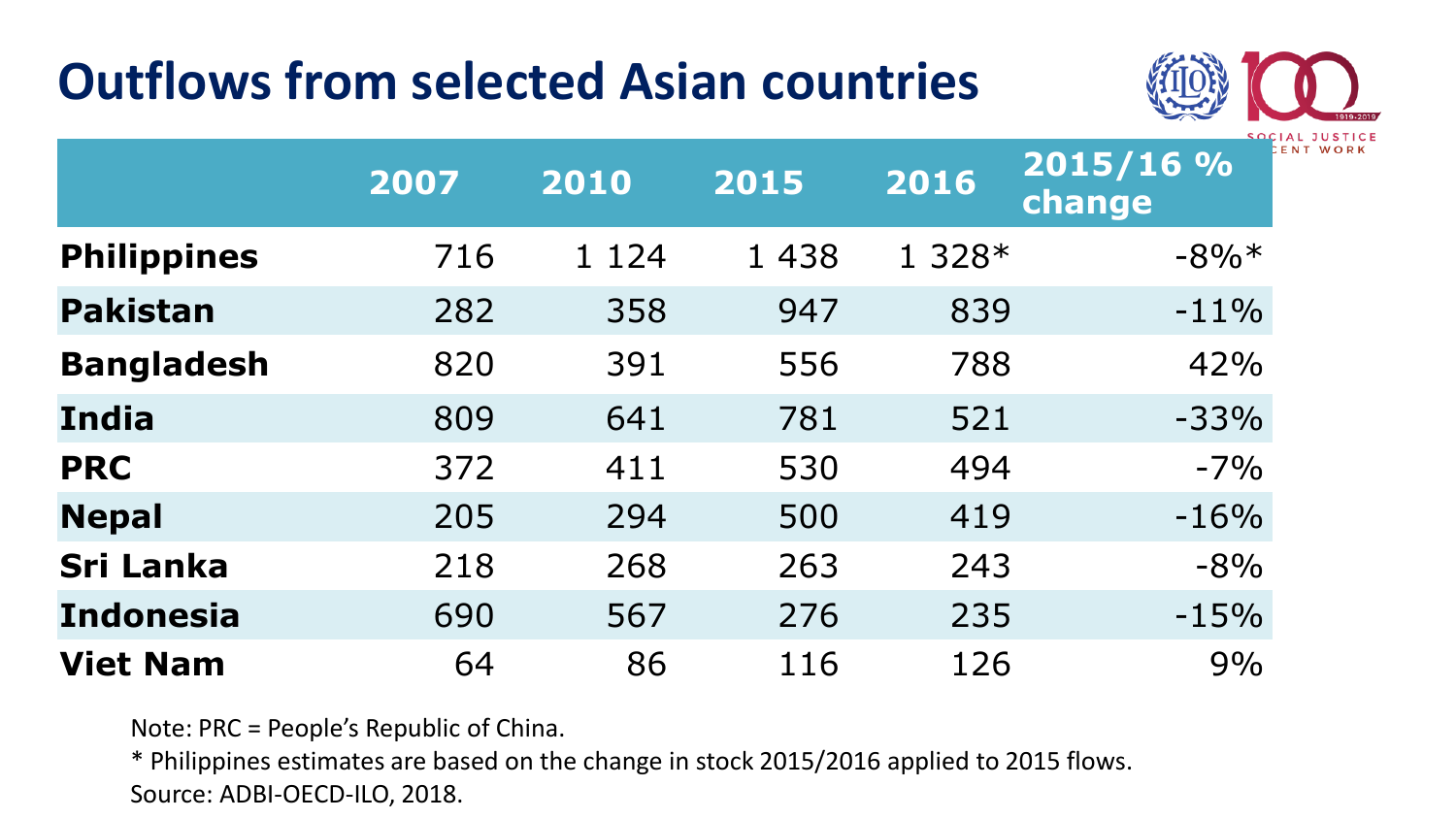#### **Total migrants workers in ASEAN destination countries (in thousands), 2012-2016\***



• ASEAN labour receiving countries had increasing numbers of migrant workers from 2012 to 2016.

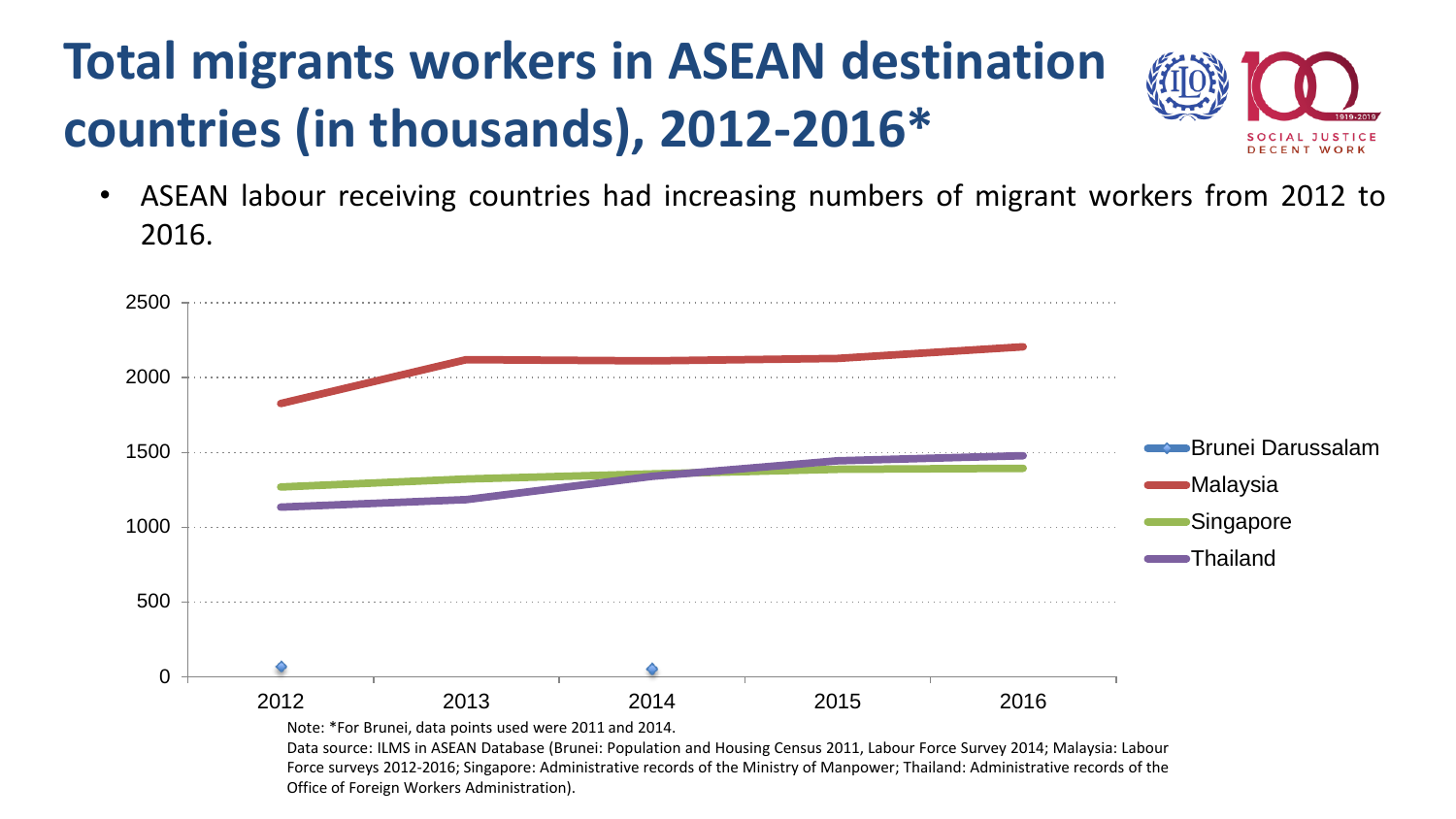#### **ASEAN trends**



**Deployment of migrant workers from ASEAN Member States, total deployment and deployment to ASEAN (total number and per cent)**

| <b>AMS</b>      | <b>Total Deployment</b><br>(2016) | Deployment to<br><b>ASEAN</b> |                      | Average annual<br>deployment<br>$(2012 - 2016)$ |              | Deployment of<br>women migrant<br>workers (2016) | Average<br>deployment of<br>women (2012-<br>2016) % |
|-----------------|-----------------------------------|-------------------------------|----------------------|-------------------------------------------------|--------------|--------------------------------------------------|-----------------------------------------------------|
|                 |                                   | <b>Total</b>                  | $\frac{9}{6}$        | Global                                          | <b>ASEAN</b> |                                                  |                                                     |
| Cambodia        | 85 4 89                           | 16 499*                       | 66.8                 | 41 683                                          | 18 9131      | 34 652                                           | 37.3                                                |
| Indonesia       | 234 451                           | 113 503                       | 48.4                 | 389 367                                         | 160 836      | 145 392                                          | 57.1                                                |
| <b>Myanmar</b>  | 145 870                           | 137 349                       | 94.2                 | 88 239                                          | 82 681       | 49 502                                           | 19.61                                               |
| Philippines     | 1,430,842*                        | 203 249*                      | 14.2                 | 1,445,0621                                      | 233 2851     | $\sim$ $\sim$ $\sim$                             | $\sim 100$                                          |
| <b>Thailand</b> | 114 437                           | 15 3 98                       | 13.5                 | 123 174                                         | 20 215       | 22 913                                           | 19.1                                                |
| Vietnam         | 126 296                           | 2 109                         | 1.7                  | 103 518                                         | 10 551       | 46 0 29                                          | 35.4                                                |
| Lao PDR         | 58 301                            | $\sim$ $\sim$ $\sim$          | $\sim$ $\sim$ $\sim$ | 29 4 54                                         | $\sim 100$   | 30 085                                           | 50.8                                                |

Note:

\*2014 data

1. 2012-2014 data only

… indicates data not available

Source: International Labour Migration Statistics (ILMS) 2017 (forthcoming) Database for ASEAN, ILOSTAT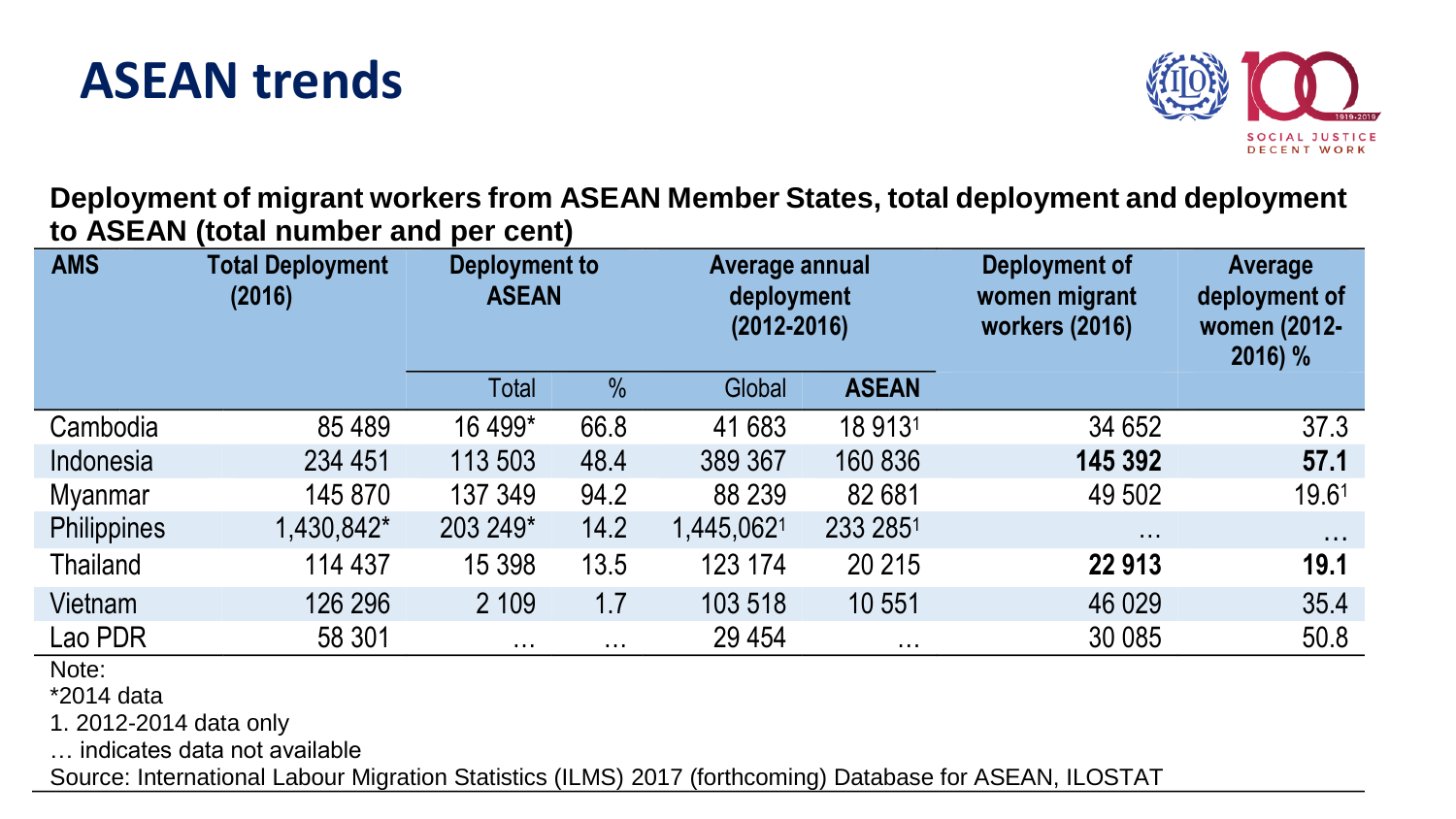



#### **Employed migrants in destination countries by country of origin and sex**

| <b>ASEAN Member State</b>                                                                                                                  | <b>Stock</b> |              |           |  |  |  |  |
|--------------------------------------------------------------------------------------------------------------------------------------------|--------------|--------------|-----------|--|--|--|--|
|                                                                                                                                            | <b>Total</b> | from ASEAN % | $%$ women |  |  |  |  |
| Brunei Darussalam (2014)                                                                                                                   | 52 161       | 79.5         | 35.8      |  |  |  |  |
| Malaysia (2016)                                                                                                                            | 2 205 300    | 56.4 (2013)  | 30.4      |  |  |  |  |
| Thailand (2016)                                                                                                                            | 1476841      | 89.8         | $\cdots$  |  |  |  |  |
| Source: International Labour Migration Statistics (ILMS, 2017) Database in ASEAN<br>(forthcoming), ILOSTAT<br>indicates data not available |              |              |           |  |  |  |  |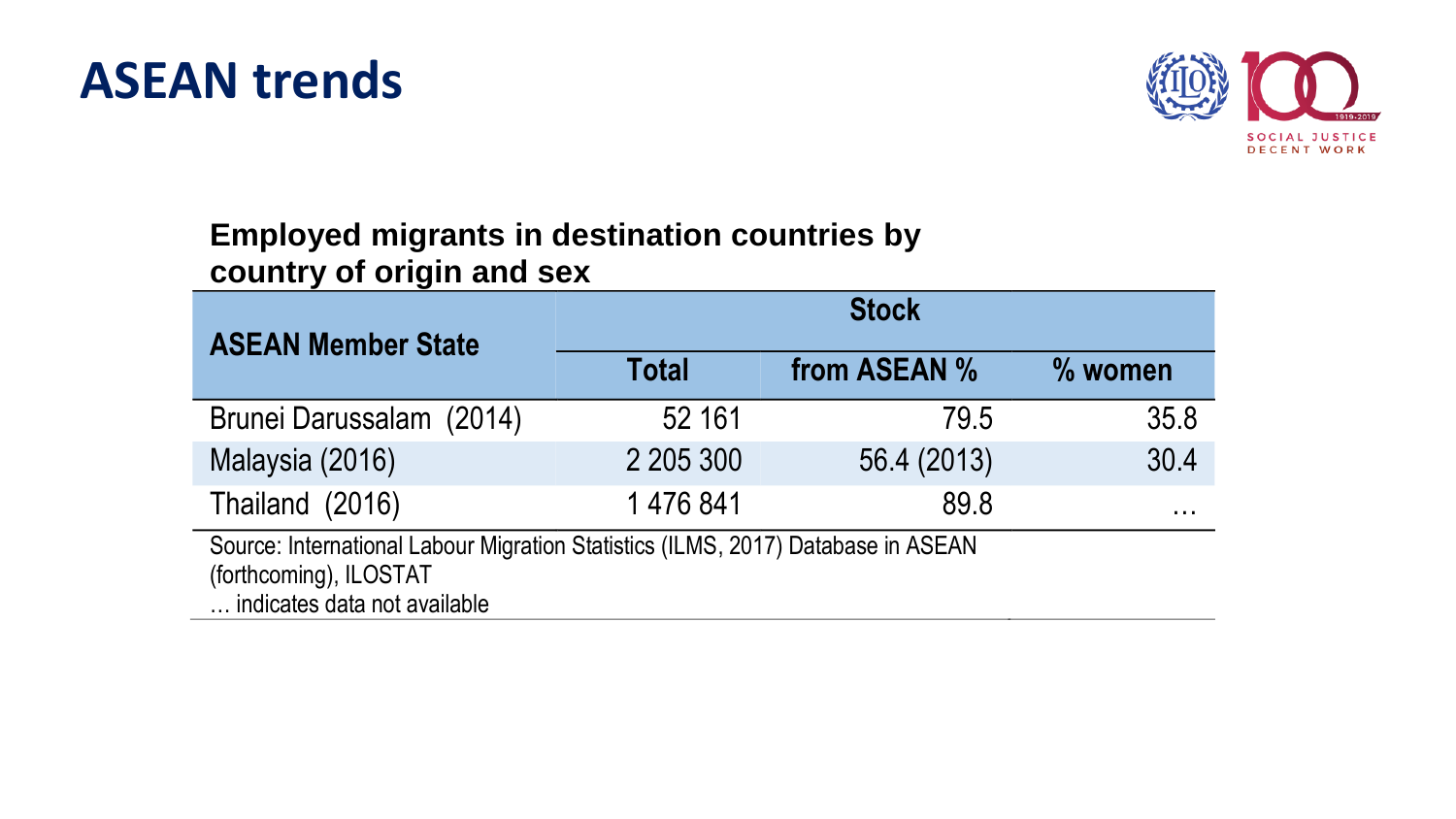#### **ASEAN Community perspectives: Establishment of the ASEAN Community**



- To create a single market and production base … in which there is free flow of goods, services and investment; facilitated movement of business persons, professionals, talents **and labour**; and freer flow of capital (ASEAN Charter)
- Restrictive scope of beneficiaries of the free/facilitated movement framework: ASEAN AEC Blueprint foresees free movement of **professionals and skilled labour**, and emphasises certain **priority sectors**
- Enhanced social protection as a means to protect ASEAN peoples against negative effects of regional integration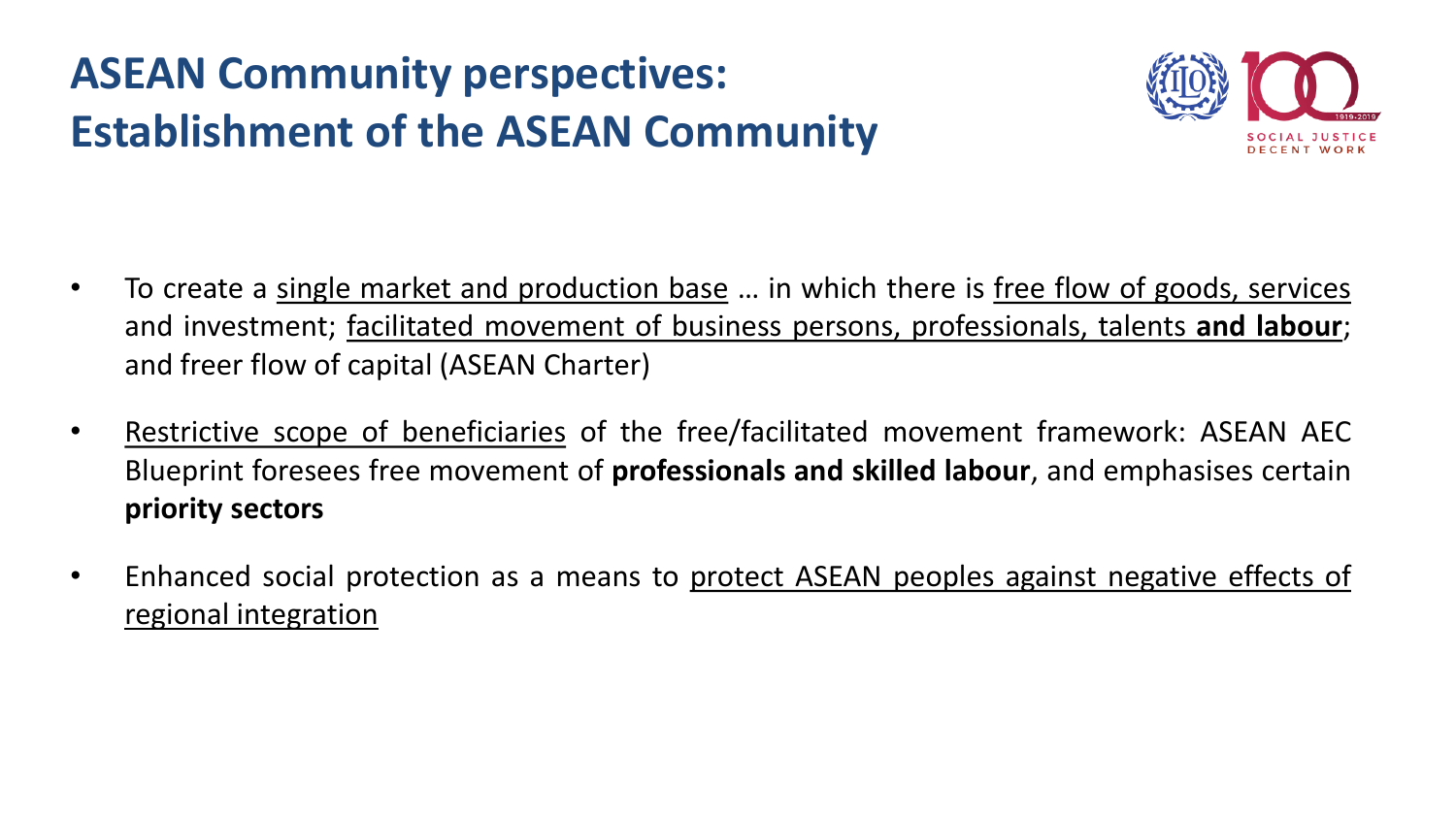#### **Enhancement of social protection**



2013 **ASEAN Declaration on Strengthening Social Protection:**  Equitable access, gradual extension, progressive realisation

• Everyone […] at risk, [including] migrant workers, and other vulnerable groups, are entitled to have equitable access to social protection that is a basic human right

**ASEAN Community Vision** by 2025, and the **Regional Framework and Plan of Action for implementing the Declaration**

• The Plan of Action has maintained **migrant workers** as part of the list of vulnerable groups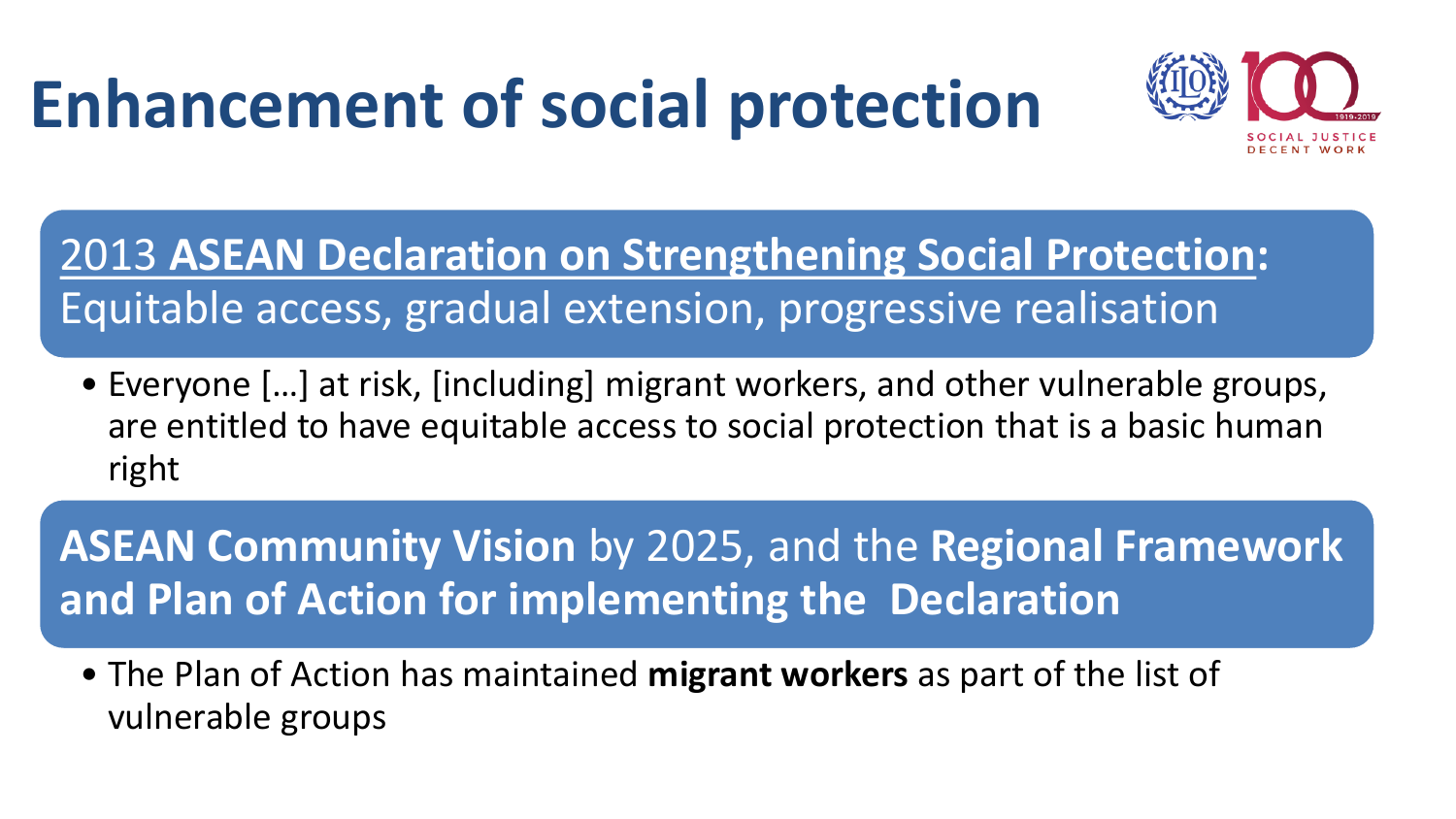#### **Protection of migrant workers: social protection and related perspectives**

- ASEAN Instrument on the Protection and Promotion of the Rights of Migrant Workers (AIMW) mandated – slow progress
- Bilateral agreements and national legislation make insufficient/no provision
- Up to 60% of workers in ASEAN fall within the informal sector with little or no social protection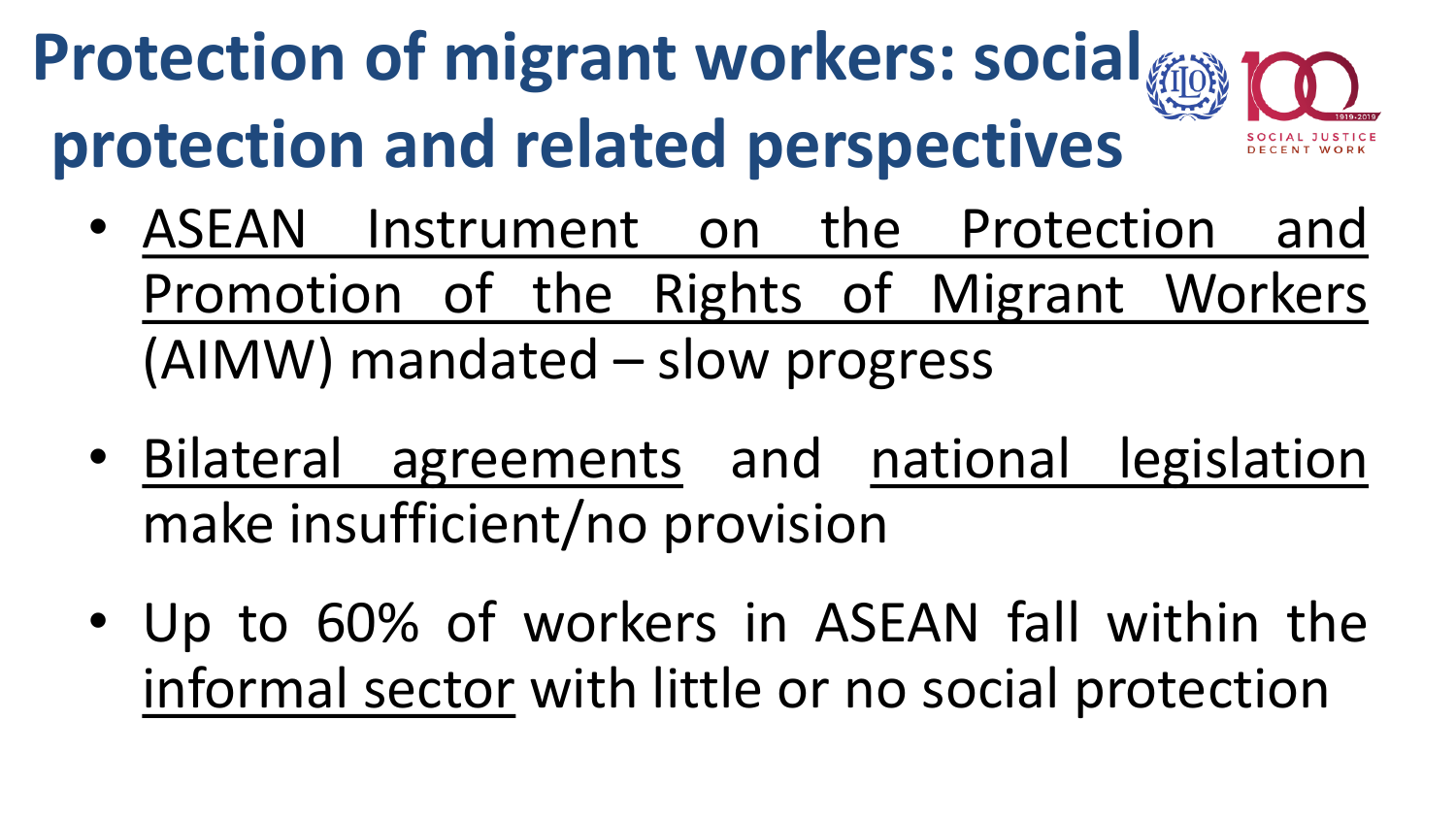#### **Legal and policy overview of ASEAN Member States' systems**



#### • **Retirement schemes:**

- About half of them are provident funds; the other half provide a regular income
- Coverage often restricted to nationals and permanent residents (other migrant workers thus excluded)
- Exportability of benefits is invariably allowed, but could of course only benefit the (relatively few) migrants who are included in these schemes
- Varying minimum periods for eligibility apply, stressing the need to develop appropriate coordinating mechanisms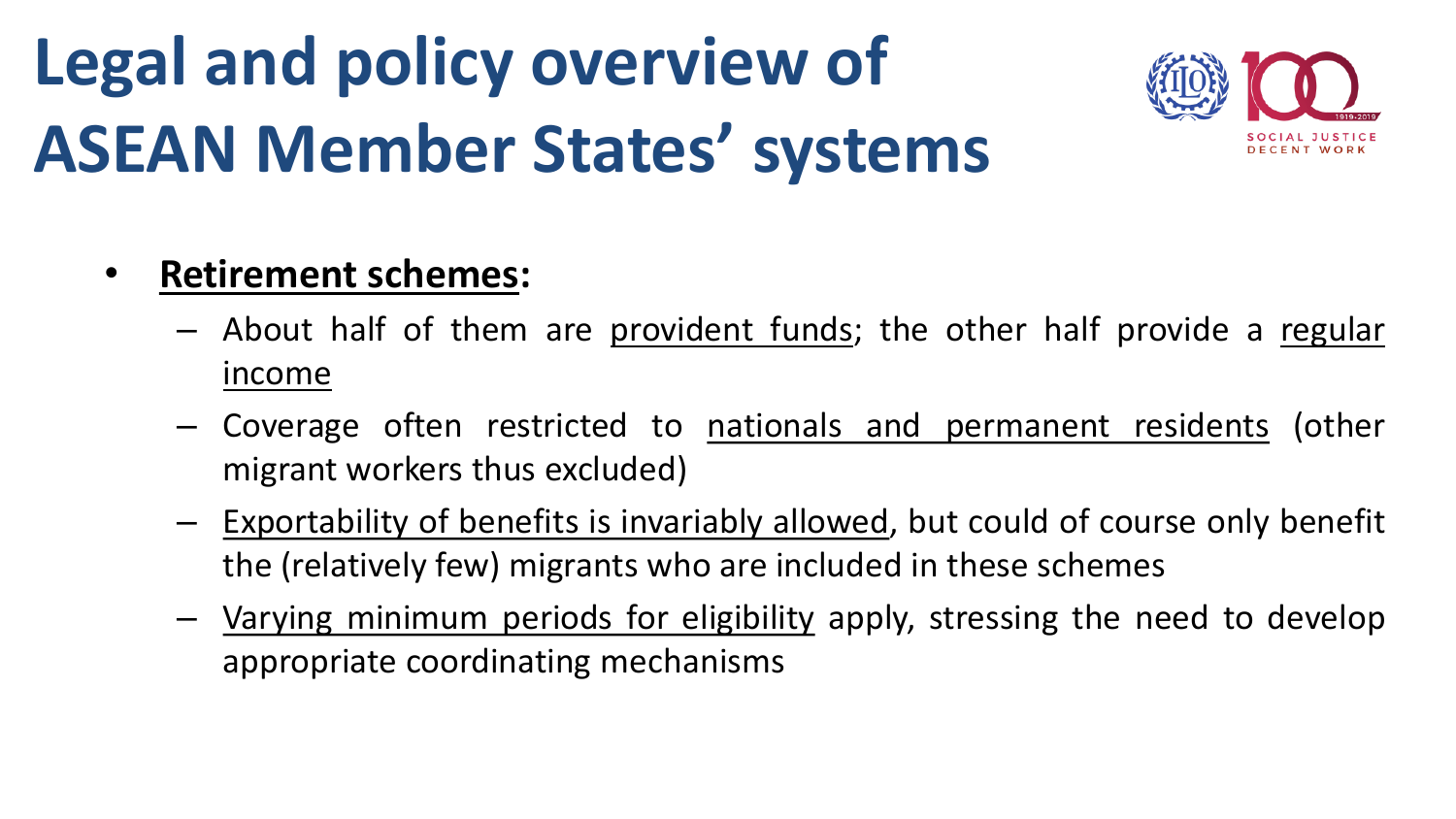### **Legal and policy overview of ASEAN Member States' systems**



- Access to (mostly) contributory-based schemes often restricted to schemes *separate from* the mainline schemes set up for nationals (and at times permanent residents), to which usually *only employees* contribute, and which provide *inferior benefits* in comparison with mainline schemes
- Almost no access to social assistance schemes
- Increasingly comprehensive arrangements have been put in place to extend welfare protection to a Member State's own migrant workers, also through the creation of migrant worker welfare funds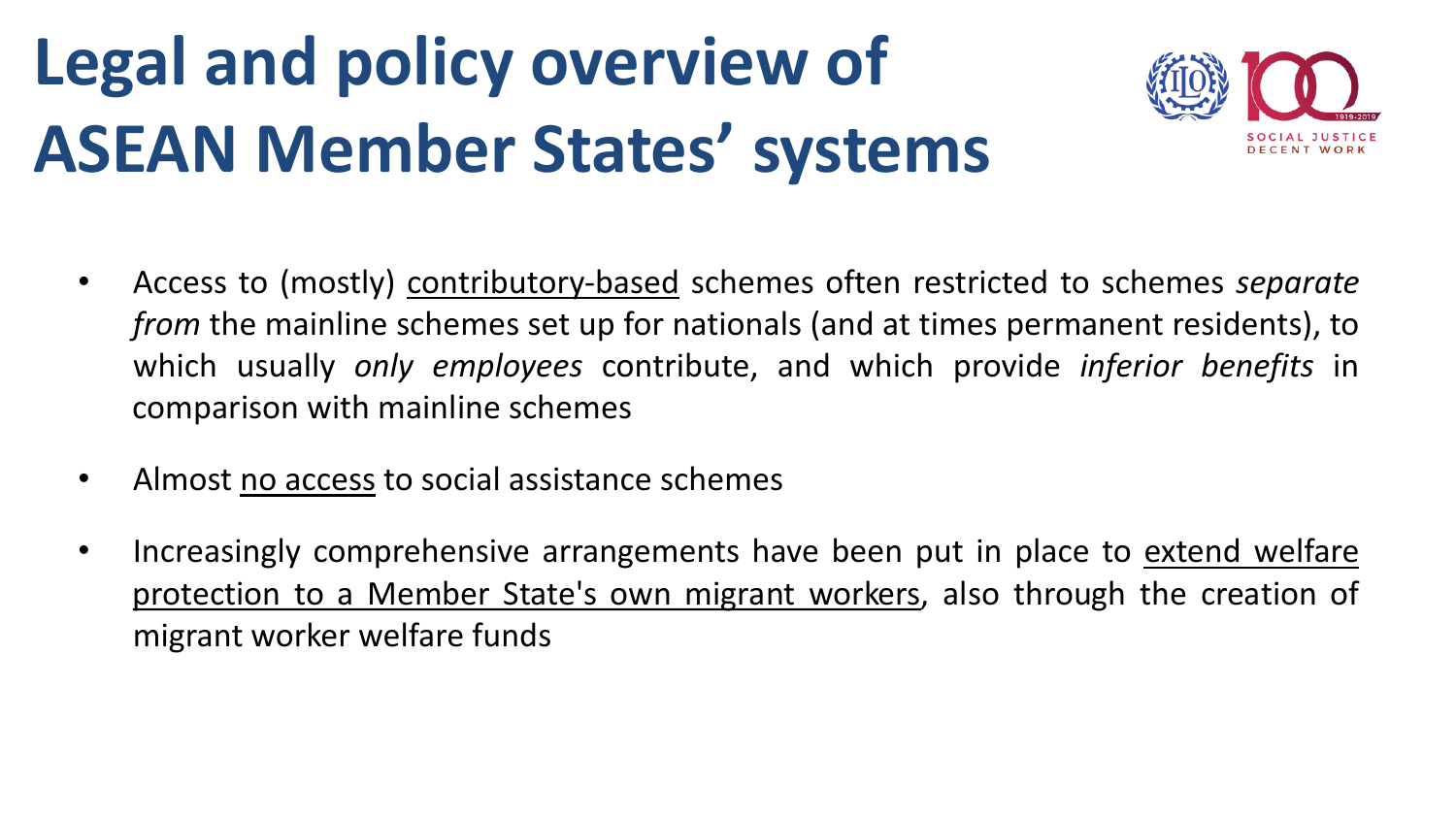

- Building on current exportability initiatives, strengthen national legal systems and address legal deficiencies:
	- Ensure an appropriate mandate in national legal systems for
		- The conclusion of bi- and multilateral agreements, and
		- For these agreements to take precedence over provisions in the laws
	- Remove provisions amounting to nationality discrimination
- Capture (unilaterally provided) exportability arrangements also in bilateral agreements with countries of destination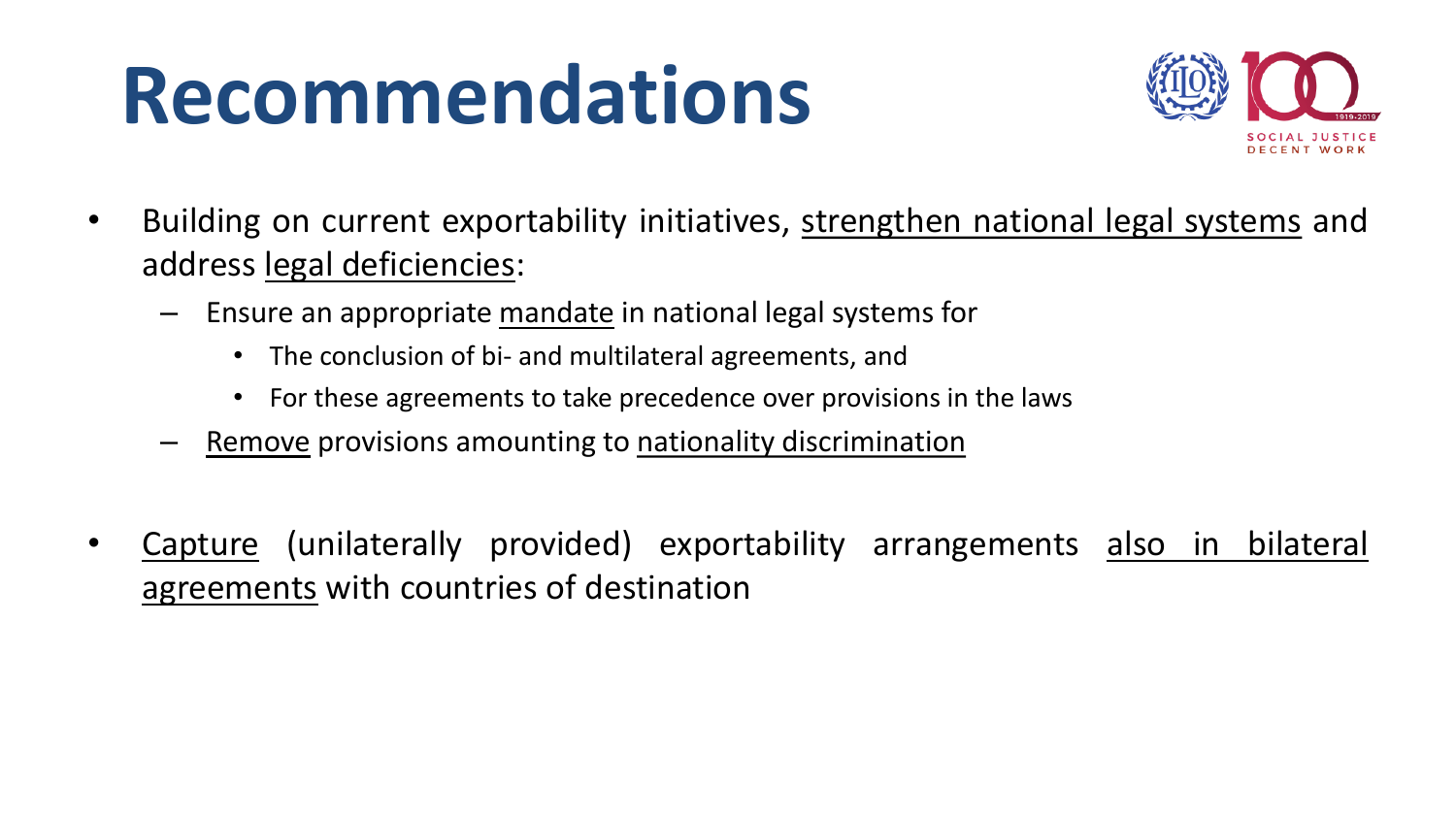

- **Consider carefully the adoption and implementation of core international instruments relevant to portability (even if not adopted), and consider in this regard in particular the following, relying also on technical advice of the ILO, etc.:**
	- With reference to comparative practice, reliance on **key principles** such as lawful residence, lawful employment and means of subsistence criteria
	- **Coordination principles** (including portability principles) embedded in international instruments and applied in several multilateral agreements
	- Ensure **compliance with standards embedded in ratified international instruments** e.g., compliance with ILO Equality of Treatment (Accident Compensation) Convention – see the Thai and Malaysian experience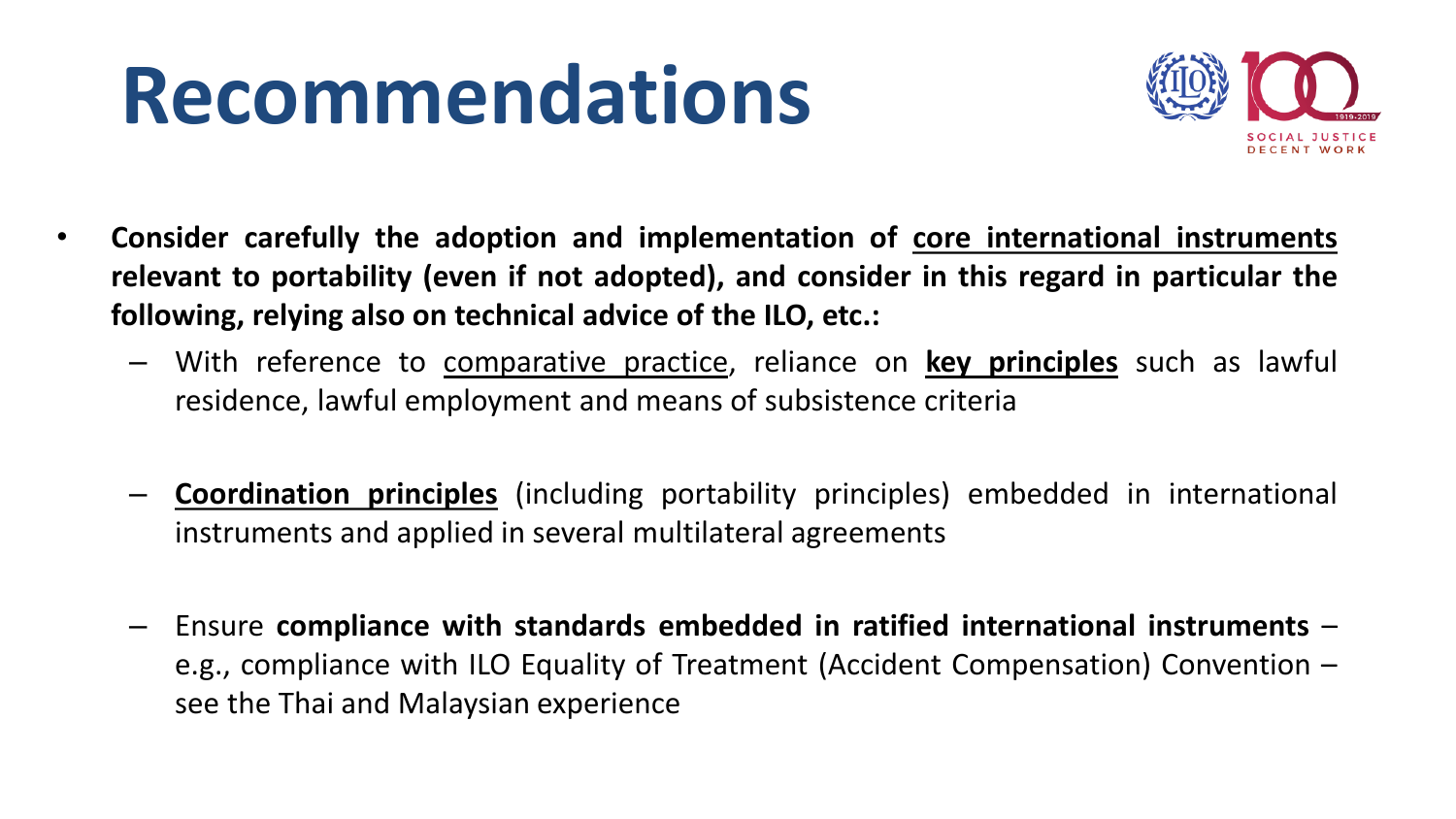

- **Appreciate the rationale for cross-border access to and portability of social security benefits, and coordination of social security schemes**
- **Consider carefully the implications of ASEAN objectives, undertakings and standards:**
	- **Implications flowing from regional integration & free movement**
		- The need for and possibilities of and **ASEAN ring-fenced regime** of social security portability and

coordination arrangements – i.e. a **special and preferential regime for ASEAN migrant workers**

- **Implications flowing from provisions contained in ASEAN instruments and agreed work-plans**
	- **Extended social protection**
	- A **finalised instrument** ensuring appropriate access to social security benefits (and portability) for migrant workers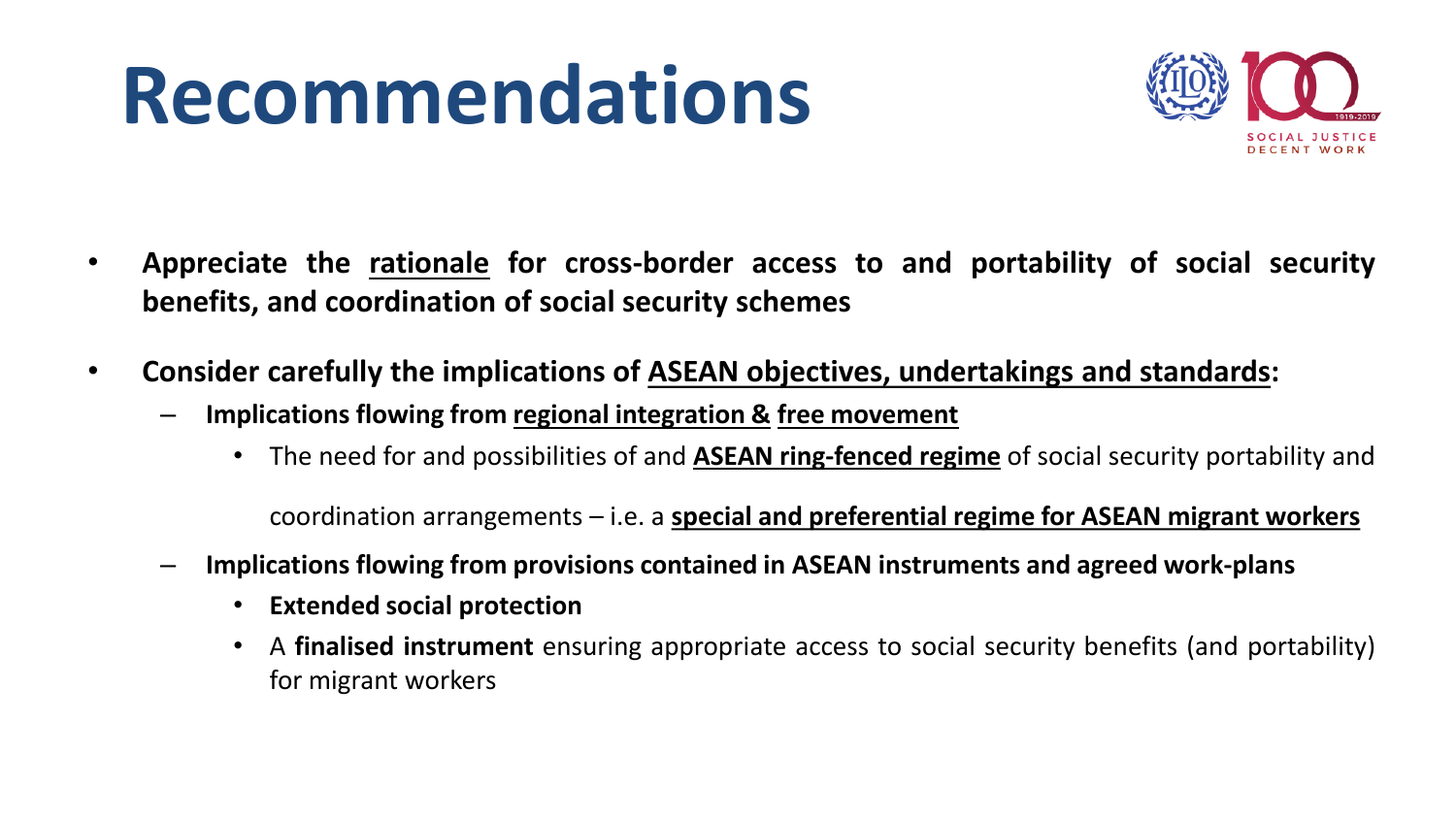

- **The importance of allowing for gradual approaches (1) –**
	- (1) Consider commencing with a non-binding instrument, **moving towards a binding one**, or alternatively, a binding instrument that allows for flexible approaches regarding implementation (see below)
		- (a) **Comparative experience:** Some of the comparative instruments are binding, others non-binding in nature; in some cases - non-binding instruments **developed into binding ones**
		- (b) Consider also whether merely a **framework document** is regionally developed (see the recent SADC Framework), or one that contains and prescribes the application of **specified coordination criteria**
		- (c) In any event, ensure that the multilateral instrument provides **sufficient guidance** for and promotes the **conclusion of bilateral social security agreements** between ASEAN Member States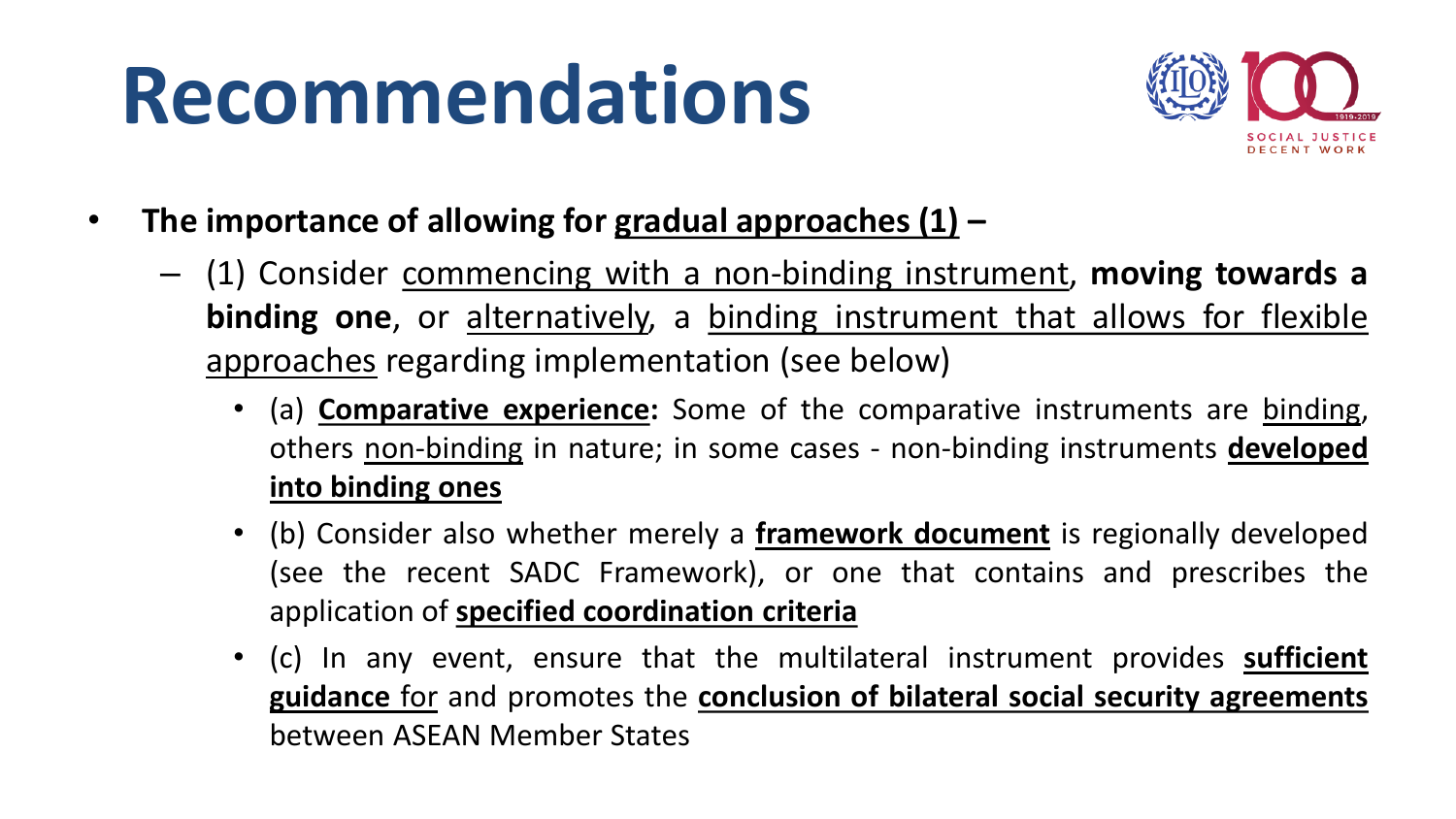

- **The importance of allowing for gradual approaches (2) –**
	- **(2) Contingencies/Benefit Types: Consider including** (initially) only **some contingencies/benefit types** to be covered – (a) E.g. **those prevalent in most of the Member States** (e.g. employment injury – 6 Member States have ratified ILO Convention 19 of 1925) or those that can more easily be implemented
		- (b) It may also be possible to focus on **long-term benefits**, at least initially, and to allow **shortterm benefits** to be later covered
		- (c) Note the significant extent to which coordination and portability principles apply to **retirement, invalidity, survivors and occupational injury benefits**
		- (d) Note the **special arrangements** put in place to coordinate
			- **Asymmetrical retirement schemes** (see above)
			- **Asymmetrical criteria** e.g. contribution-based versus residence-based
		- (e) Note also the **complexities** involved in making **unemployment and health benefits portable**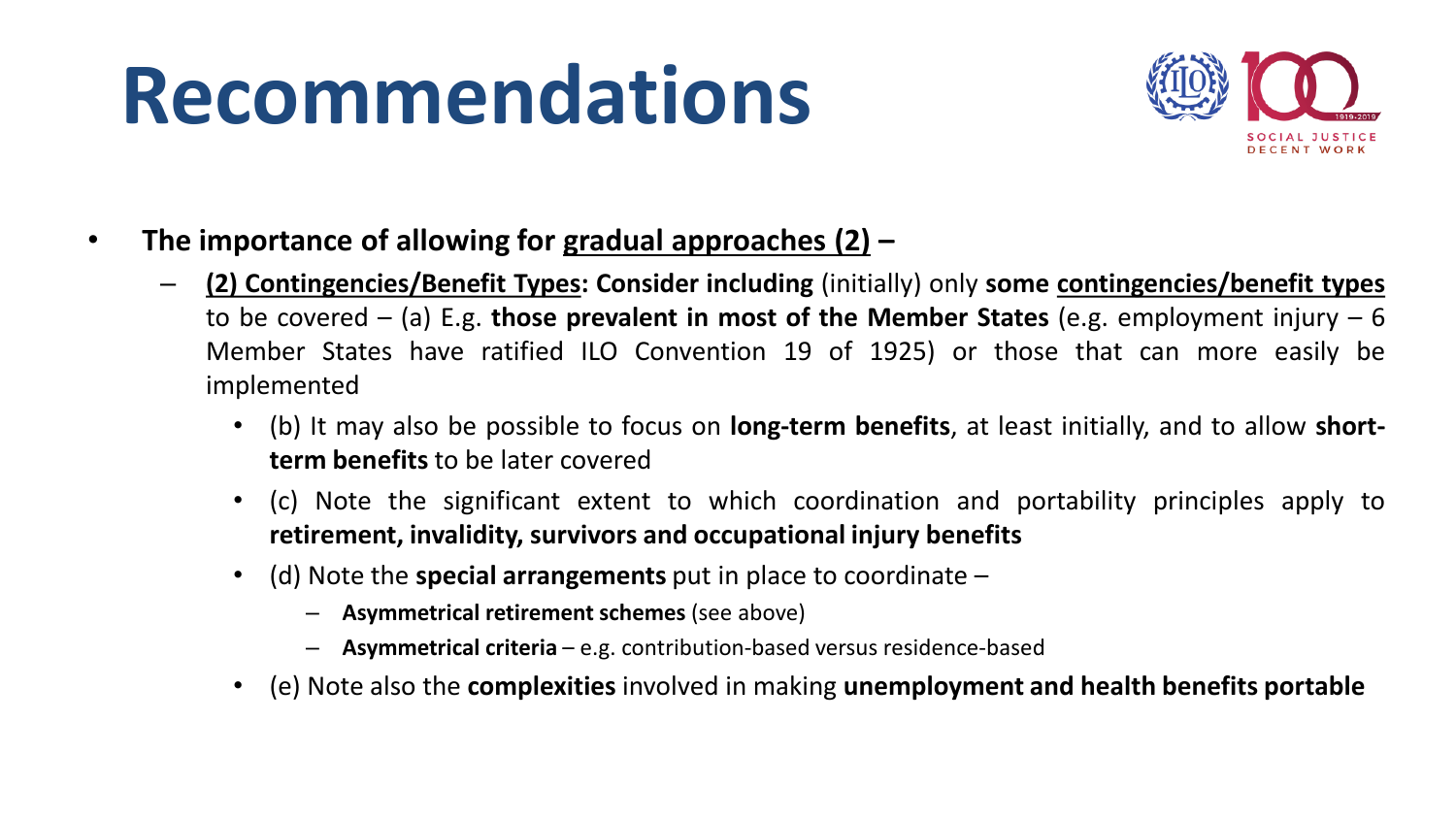

- **The importance of allowing for gradual approaches (3) –**
	- **(3) (Legal) nature of scheme types:** Important questions include**:**
		- Should only **public schemes** be covered? And only **statutory schemes**?
- **The importance of allowing for gradual approaches (4) –**
	- (4) Consider that also the **categories of persons** covered can be gradually expanded e.g., initially certain categories of migrant workers, which can be expanded –
		- Could commence with including skilled workers, to be expanded to include other migrant workers (see the ASEAN Charter provisions)
		- Later, even self-employed persons and other categories can be included (e.g. students); consider family members as well
		- Note the gradual scope extension of persons covered under other (multilateral and even bilateral) schemes
		- Ensure the coverage of temporary migrant workers in a way that does not create anomalies for them and others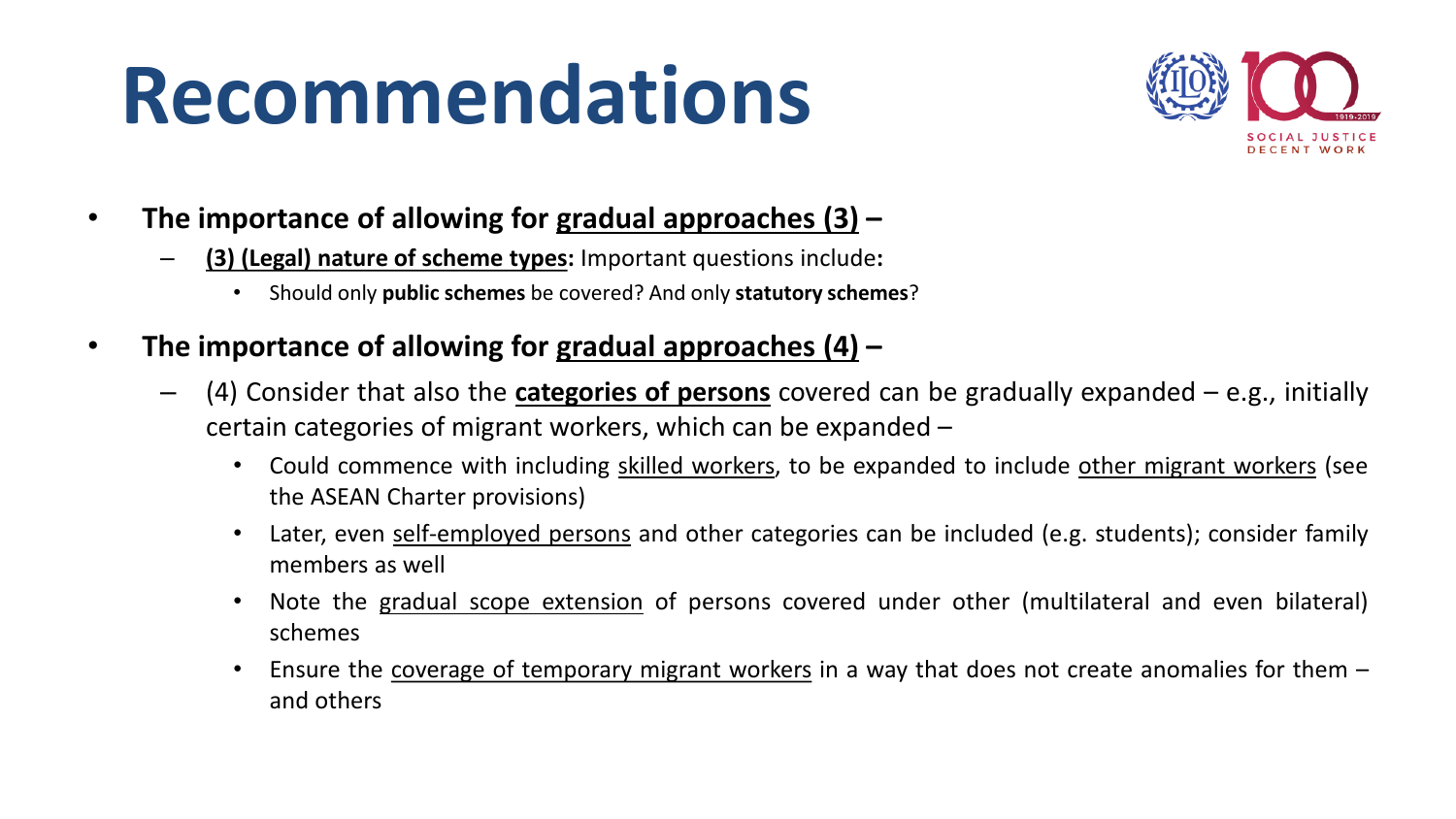

- **The importance of allowing for gradual approaches (5) –**
	- **(5) Also the countries covered and/or participating can be gradually expanding – could commence with countries:**
		- That **share geographical borders** and/or experience **large cross-border flows**
		- That already have an **underlying labour agreement or similar arrangement** in place – see, for example, Thailand and Cambodia, Myanmar, Laos and Viet Nam; or Malaysia and Indonesia
		- **That are able/equipped** to coordinate their systems regarding particular benefit categories (this can be done bilaterally as well)

#### • **The importance of allowing for gradual approaches (6) –**

- **(6) Incremental unfolding of various coordination principles:**
	- Consider applying only **certain coordination principles first** (in particular, exportability of benefits and equal treatment);
	- Others **can follow later** as experience is gained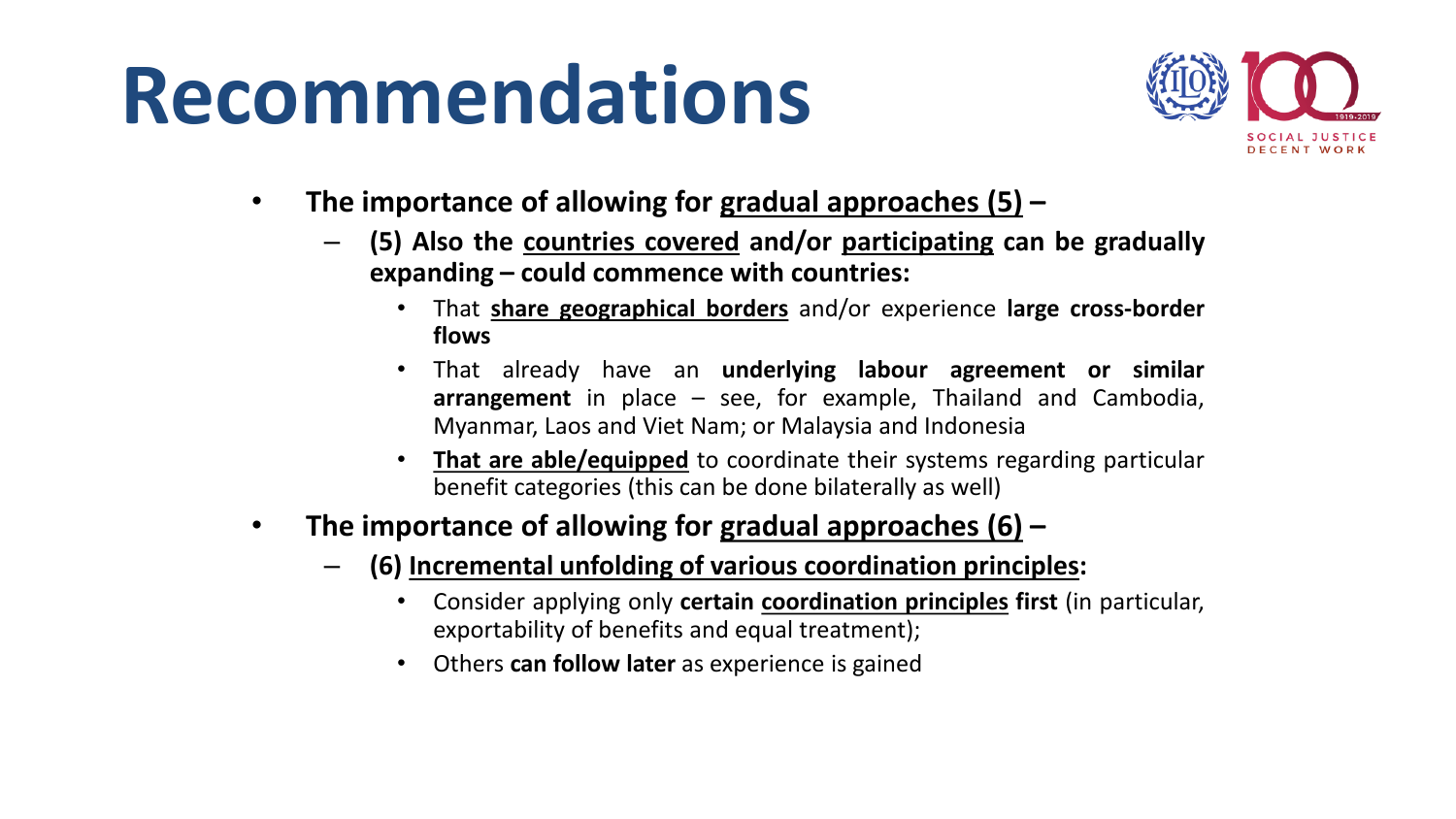

- The question of how to deal with **irregular migrants**
	- In a regional context, where freedom of movement regime prevails, the relevance of this issue is less pronounced
	- In those cases, where irregular migration is indicated, there are certain international minimum standards/good practices applicable
		- Irregular migrant workers are entitled to at least emergency health care
		- Merely losing employment should not imply irregular status and loss of work permit in the case of legally residing migrants (ILO Convention 143)
		- Past contributions made by the irregular migrant workers concerned should be repaid to him/her (UN Migrant Workers Convention)
	- All migrant workers, also and in particular irregular migrant workers, are vulnerable and subject to abuse
	- There is need for a not too strict definition/description of when a migrant worker would be regular/irregular, to balance immigration control and social protection objectives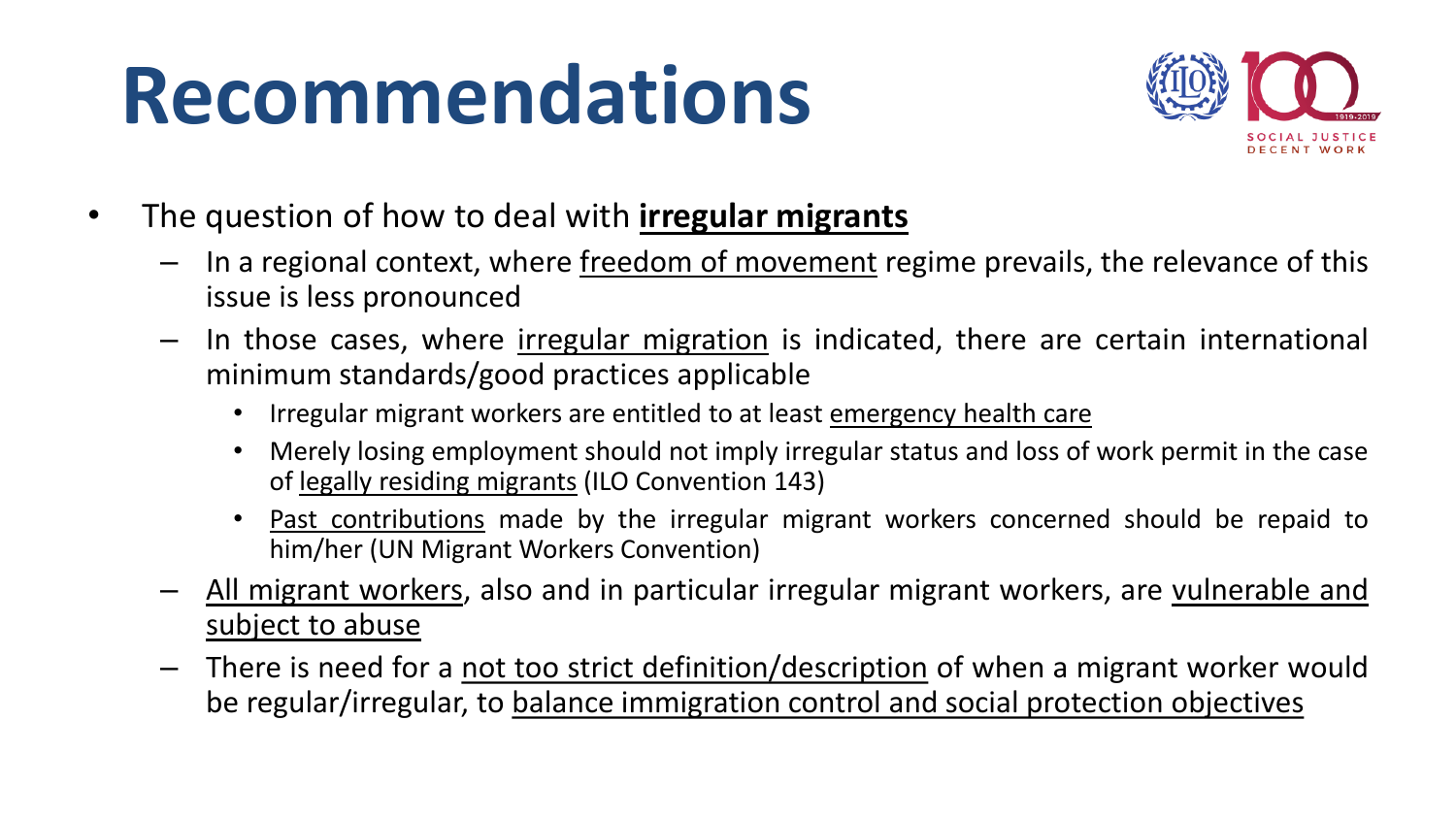

- Focus also, and in particular initially, on the conclusion of bilateral social security agreements – most of the above issues arise here as well
- Capacity-building is crucial
	- E.g., institutional, human and technical capacity (e.g., in relation to supporting data environment)
	- Of particular importance is the need to establish cross-border cooperation as well as interfaced systems, with reference to among others documentation, data exchange (e.g. the need to verify records), etc.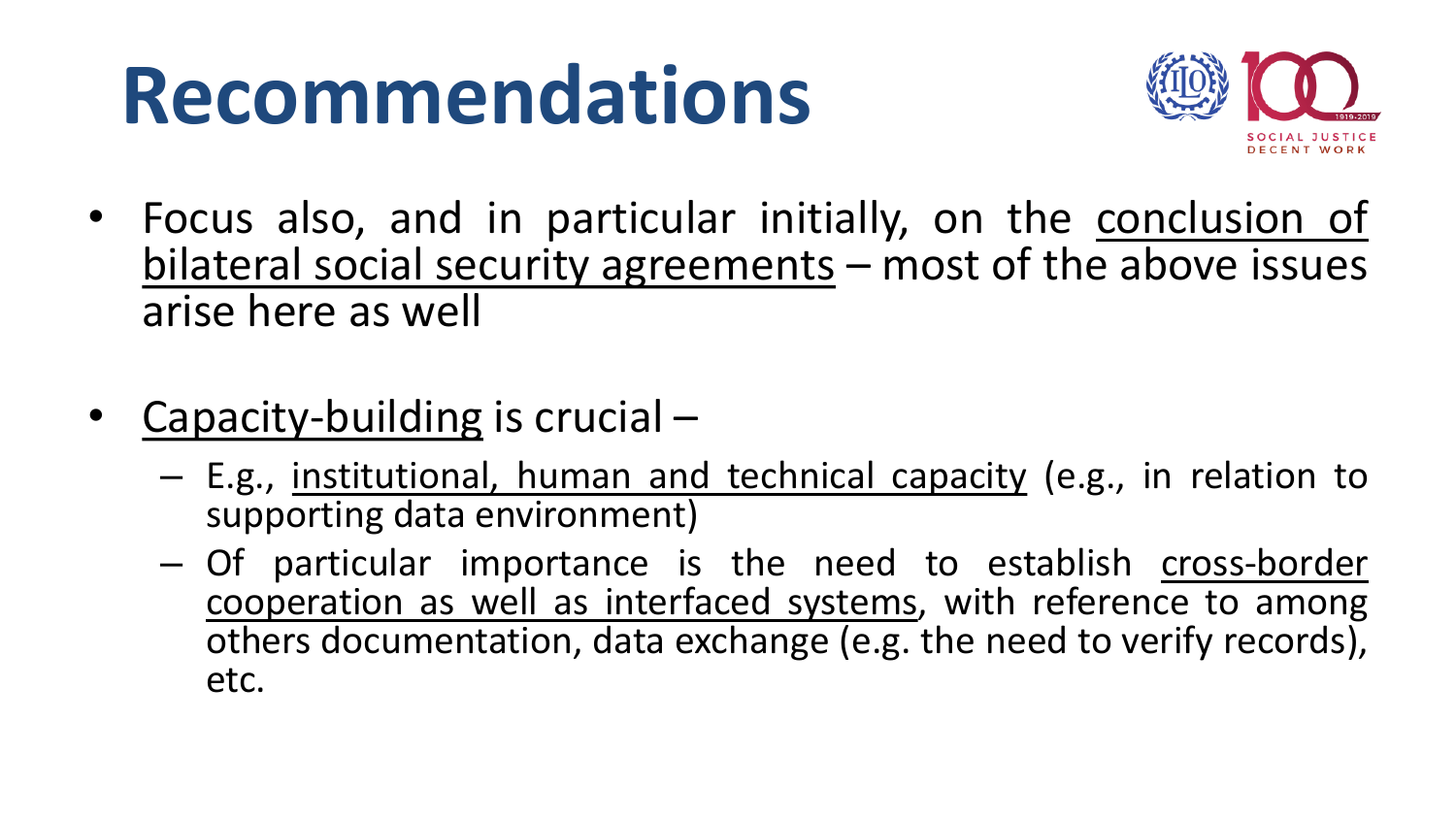

- Consider whether there is a need to establish a **centralised cross-border agency** to facilitate/support Member States and to render a streamlined service
- Joint **monitoring and evaluation** is crucial
- Arrange for an **implementing (i.e. an administrative) instrument** to be adopted – particularly important in the event of a multilateral arrangement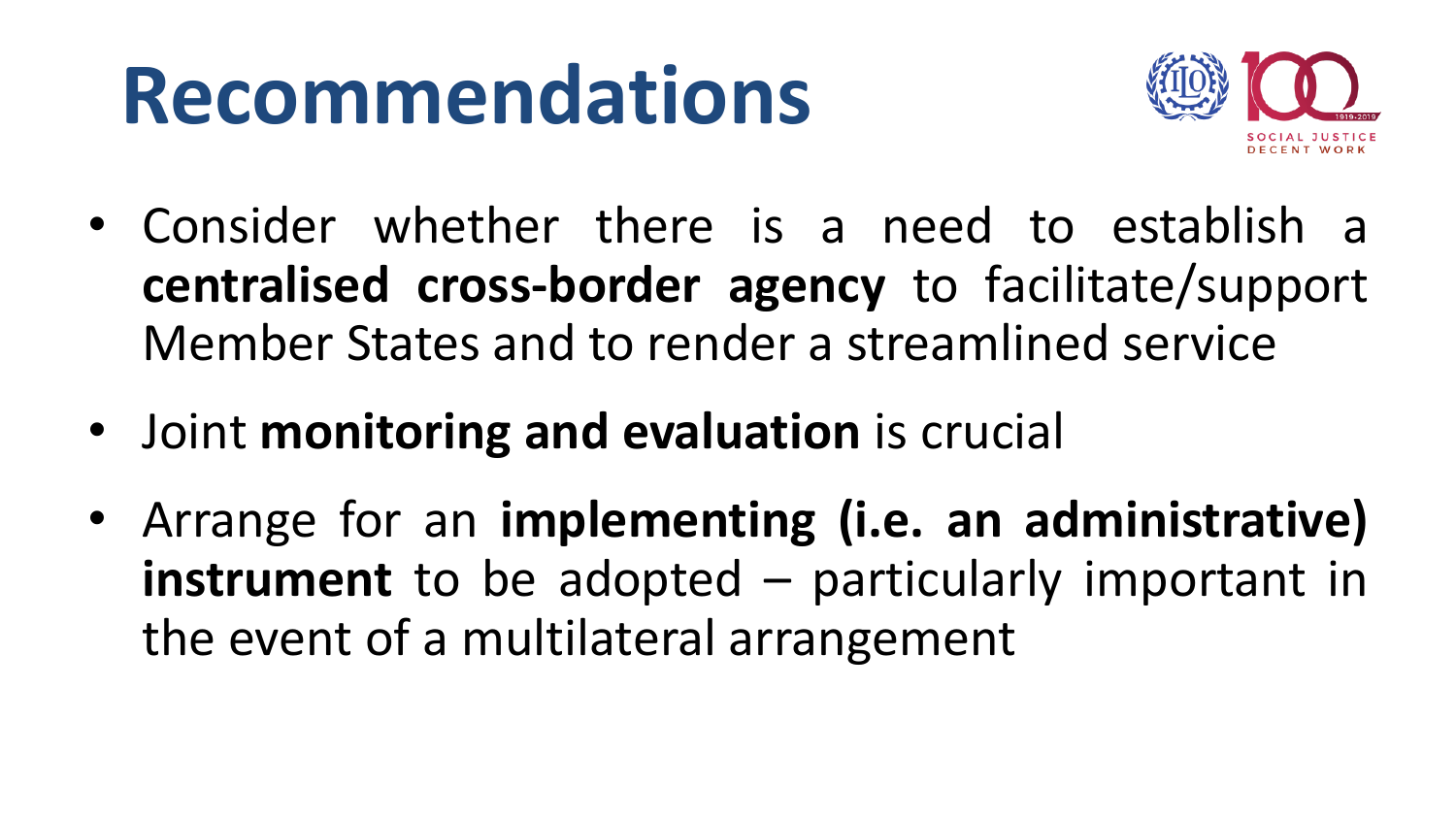

- A range of **supporting studies** may be required, to inform evidence-based arrangements
- Pay particular attention (especially at Member States level) to **synchronising social security**, **immigration, labour law and trade** legal and policy frameworks